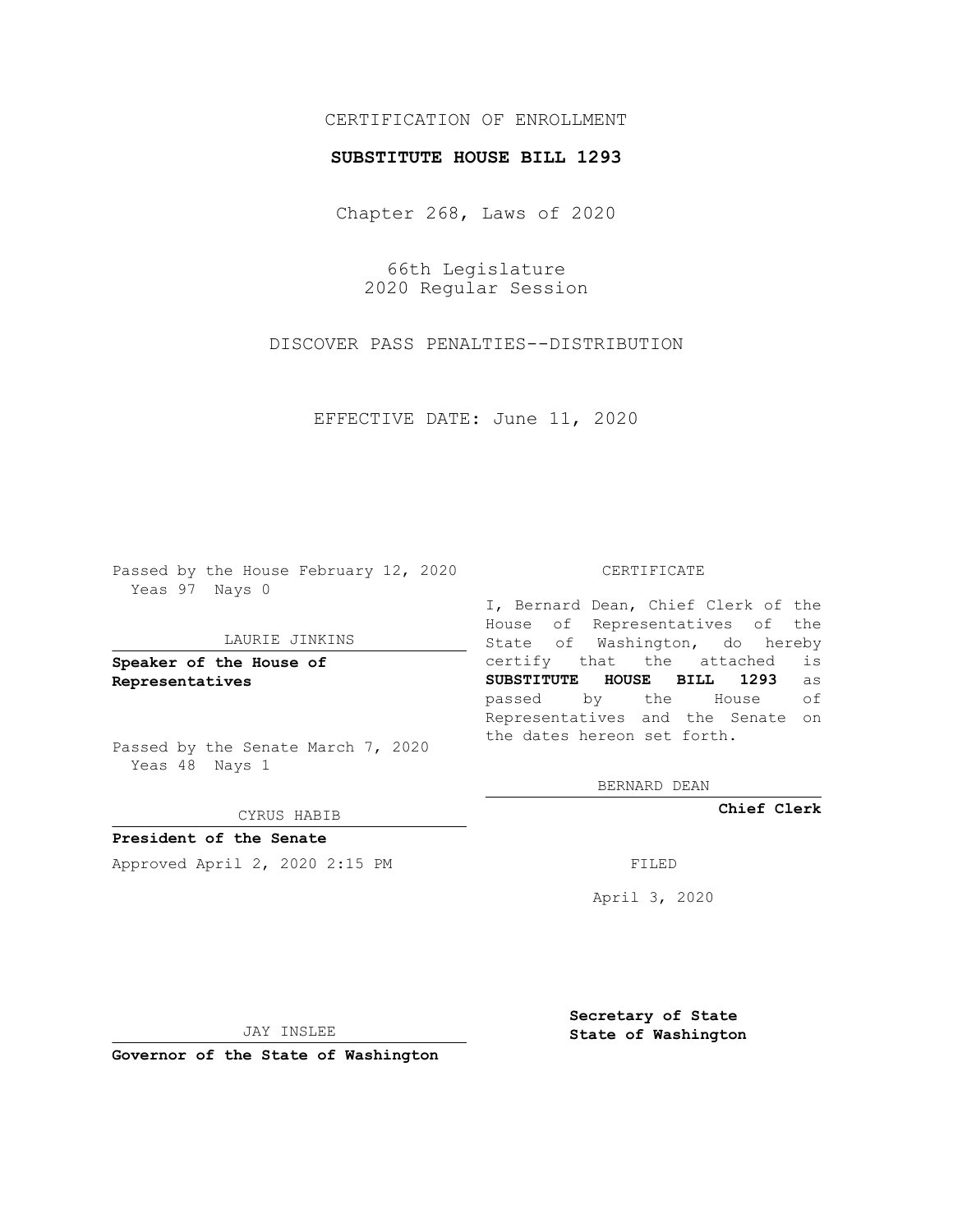## **SUBSTITUTE HOUSE BILL 1293**

Passed Legislature - 2020 Regular Session

**State of Washington 66th Legislature 2020 Regular Session**

**By** House Appropriations (originally sponsored by Representatives Tharinger, Blake, Kretz, and Mosbrucker)

READ FIRST TIME 01/27/20.

 AN ACT Relating to the distribution of monetary penalties to local courts and state agencies paid for failure to comply with discover pass requirements; and amending RCW 7.84.100.

BE IT ENACTED BY THE LEGISLATURE OF THE STATE OF WASHINGTON:

 **Sec. 1.** RCW 7.84.100 and 2012 c 262 s 2 are each amended to read as follows:6

 (1) A person found to have committed an infraction shall be assessed a monetary penalty. No penalty may exceed five hundred dollars for each offense unless specifically authorized by statute.

 (2) The supreme court may prescribe by rule a schedule of monetary penalties for designated infractions. The legislature requests the supreme court to adjust this schedule every two years for inflation. The maximum penalty imposed by the schedule shall be five hundred dollars per infraction and the minimum penalty imposed by the schedule shall be ten dollars per infraction. This schedule may be periodically reviewed by the legislature and is subject to its 17 revision.

 (3) Whenever a monetary penalty is imposed by a court under this chapter, it is immediately payable. If the person is unable to pay at that time, the court may, in its discretion, grant an extension of 21 the period in which the penalty may be paid.